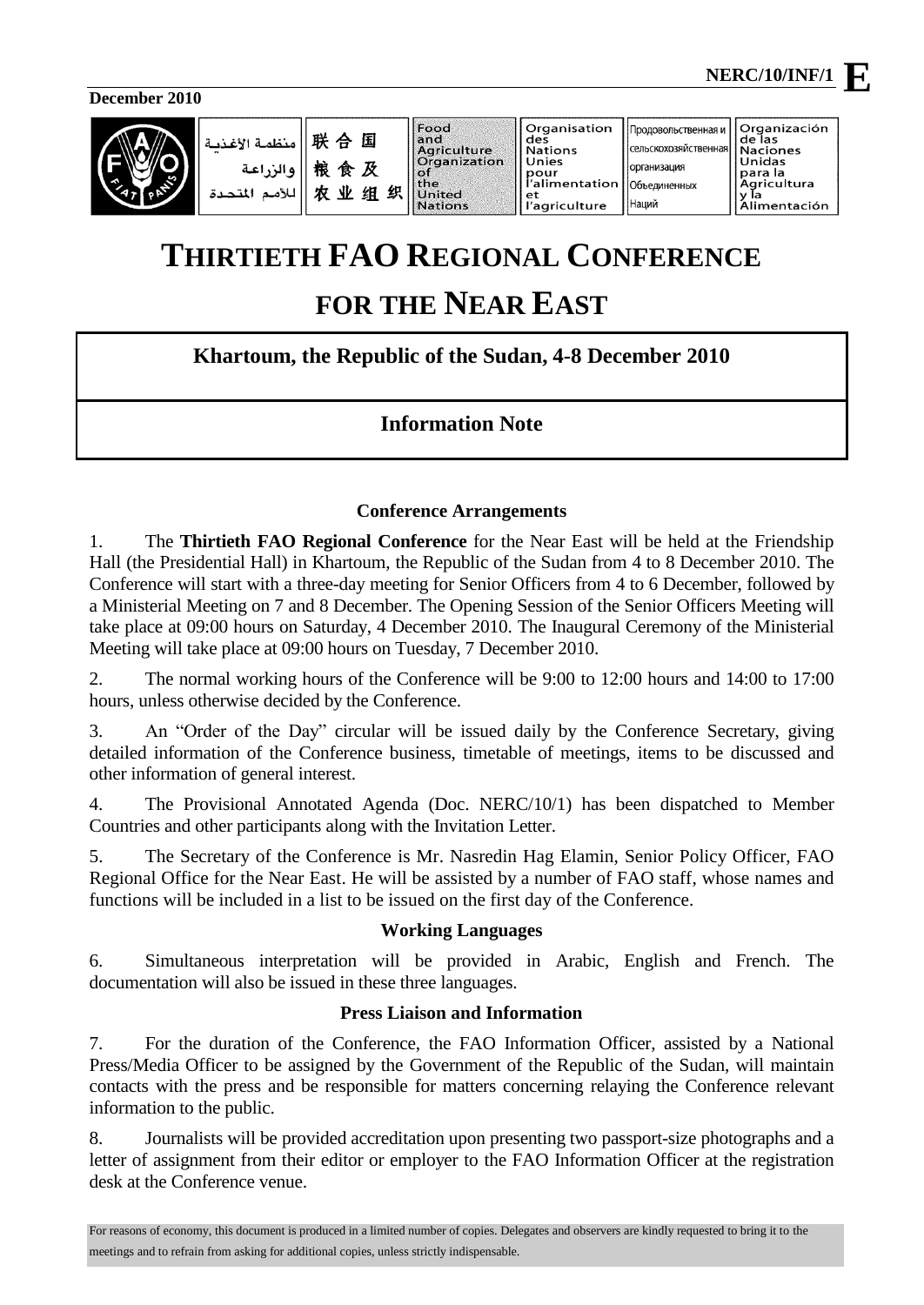#### **Documentation**

9. The working documents will be sent to all governments and invited organizations before the start of the Conference. Documents drafted during the Conference will be available at the documents distribution desk, outside the Conference hall. The desk will also deliver mail messages and deal with general inquiries.

#### **Draft Recommendations and Amendments**

10. Delegates who wish to submit draft recommendations or other documents requiring a decision by the Conference are requested to hand their texts in Arabic or English to the Conference Secretary, if possible in four printouts. Delegates wishing to circulate other written material related to the Agenda of the Conference are requested to deliver 40 copies in Arabic and 20 copies in English to the Secretariat for distribution.

#### **Advance Communications of Text of Speeches and Statements**

11. If delegates wish to circulate speeches or statements they are kindly requested to submit three typed copies of the texts to the Secretariat of the Conference in advance.

#### **Correspondence**

12. All correspondence concerning the  $30<sup>th</sup>$  Regional Conference should be addressed to the **Conference Secretary** as follows:

#### **Mr. Nasredin Hag Elamin**

Secretary of the 30<sup>th</sup> FAO Regional Conference for the Near East

FAO Regional Office for the Near East, P.O. Box 2223, Cairo, Egypt

Tel.: (+202) 3331-6000. Ext. 2720 or direct line (+202) 3331-6131

Fax: (+202) 749-5981 or 337-3419

Cellular Phone: (+20) 100049402

E-mail: NERC30@fao.org

AND copied to:

## i. The **Government Liaison Officer, Ms. Abla Malik**

Ministry of Agriculture, Sudan Fax: (+249) 183 776404 Cellular Phone: (+249) 122254793 e-mail : [abla.moa.sd@gmail.com](mailto:abla.moa.sd@gmail.com)

#### **ii. The FAO Representative in Sudan**

Fax : (+249) 1 83774646 Tel (+249) 1 83779368 e-mail: [FAO-SD@fao.org](mailto:FAO-SD@fao.org)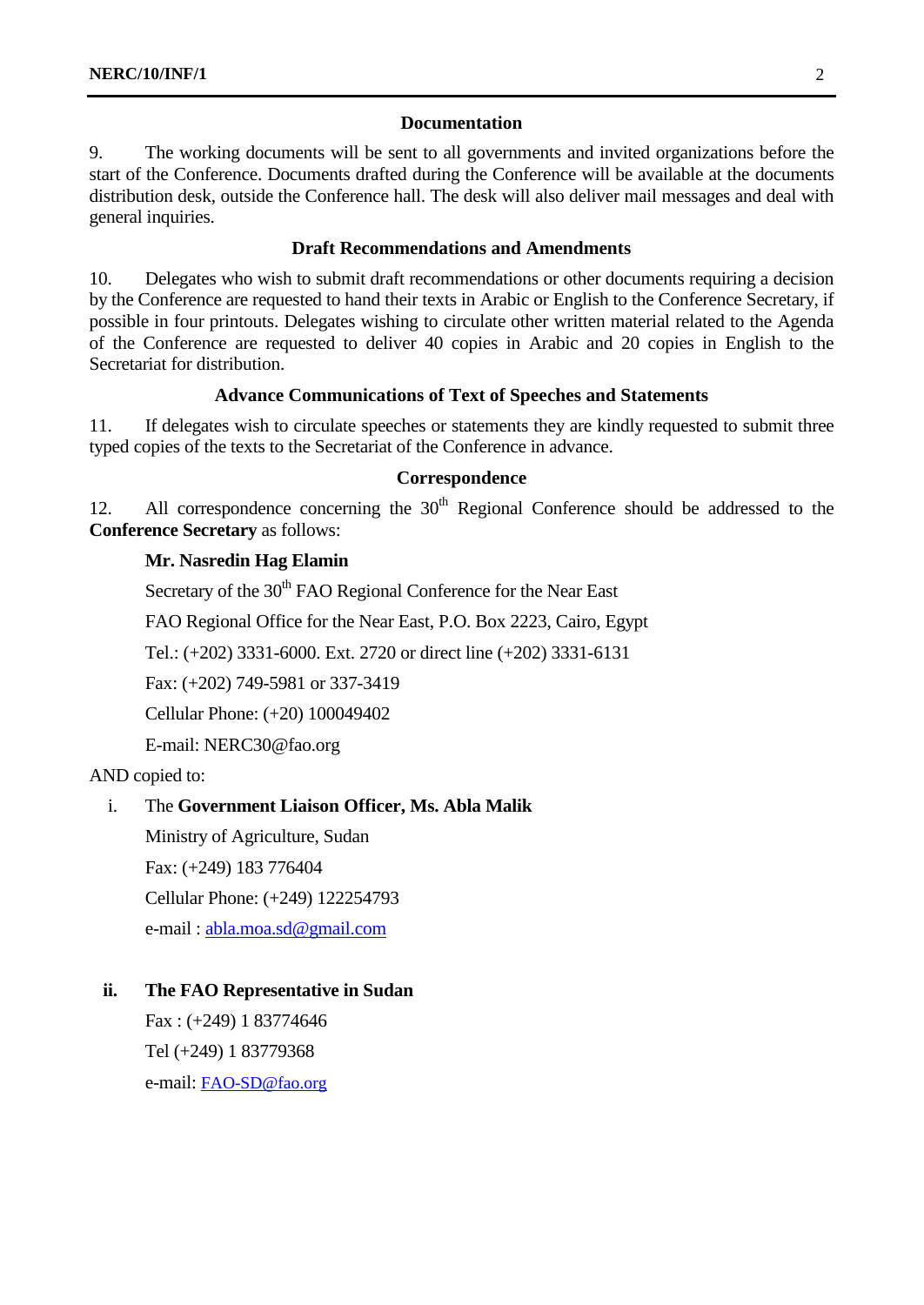During the Conference, the address of the **Conference Secretary** is:

**Mr. Nasredin Hag Elamin**

Conference Secretary

30<sup>th</sup> FAO Regional Conference for the Near East

Mobile: (249) (0) 912155520

13. Postal, telephone and facsimile services will be provided at the Conference premises as well as Travel and Tourist Information Desk.

#### **Formalities for Entry into the Republic of the Sudan**

14. Participants requiring entry visa to Sudan are advised to obtain their visas from Sudanese Diplomatic and Consular Missions minimum two weeks prior to the date of travel. Participants coming from countries with no diplomatic missions for Sudan are kindly requested to fill in the attached Personal Data Form (Appendix C), along with a copy of the first pages of their valid passports **(details and photocopy of the passport that will be used to enter Sudan)** and travel details and fax them to the Government Liaison Officer in Khartoum, at the contact address mentioned under item 12 above. This passport information should be dispatched at least 40 days before the Conference date, with a copy to the Conference Secretary in Cairo and the FAO Representative in Sudan.

15. Participants are advised to provide advance notice, at least three weeks prior to arrival, the name of carrier, flight number, time of arrival and other related information to the Government Liaison Officer in Khartoum, Sudan. This will ensure that they are properly met on arrival at Khartoum International Airport. Participants are advised to mark their luggage clearly in order to facilitate identification.

16. The Sudanese Authorities will make special arrangements for participants upon their arrival (setting an information desk at the arrival terminal) to assist with formalities regarding immigration, visas, customs and collection of luggage and to provide participants with transport to their respective hotels. Similar arrangements will be made at the end of the Conference.

17. All Conference participants are advised to finalize, at an early date, return travel arrangements. Immediately upon arrival in Khartoum. Participants are advised to contact the travel desk at the Conference venue for special internal visits and for confirmation of their departure date and time.

#### **Foreign Exchange and Banking**

18. The national currency is the Sudanese Pound (SDG). In daily dealings, foreign currency can be exchanged at the official rate at hotels or banks. The bank rate is approximately US\$1= 2.5. PLEASE NOTE CREDIT CARDS ARE NOT ACCPETED IN SUDAN. In addition, US Dollar bills printed prior to 2006 are not accepted either.

#### **Medical Services and First Aid**

19. Medical and first aid services will be available at the Conference premises, through special Government arrangements with the hotels.

#### **Hotel Accommodation**

20. Requests for hotel reservations should be made with the printed form in Appendix-A. The original should be sent to the Government Liaison Officer in Khartoum and a copy to the Conference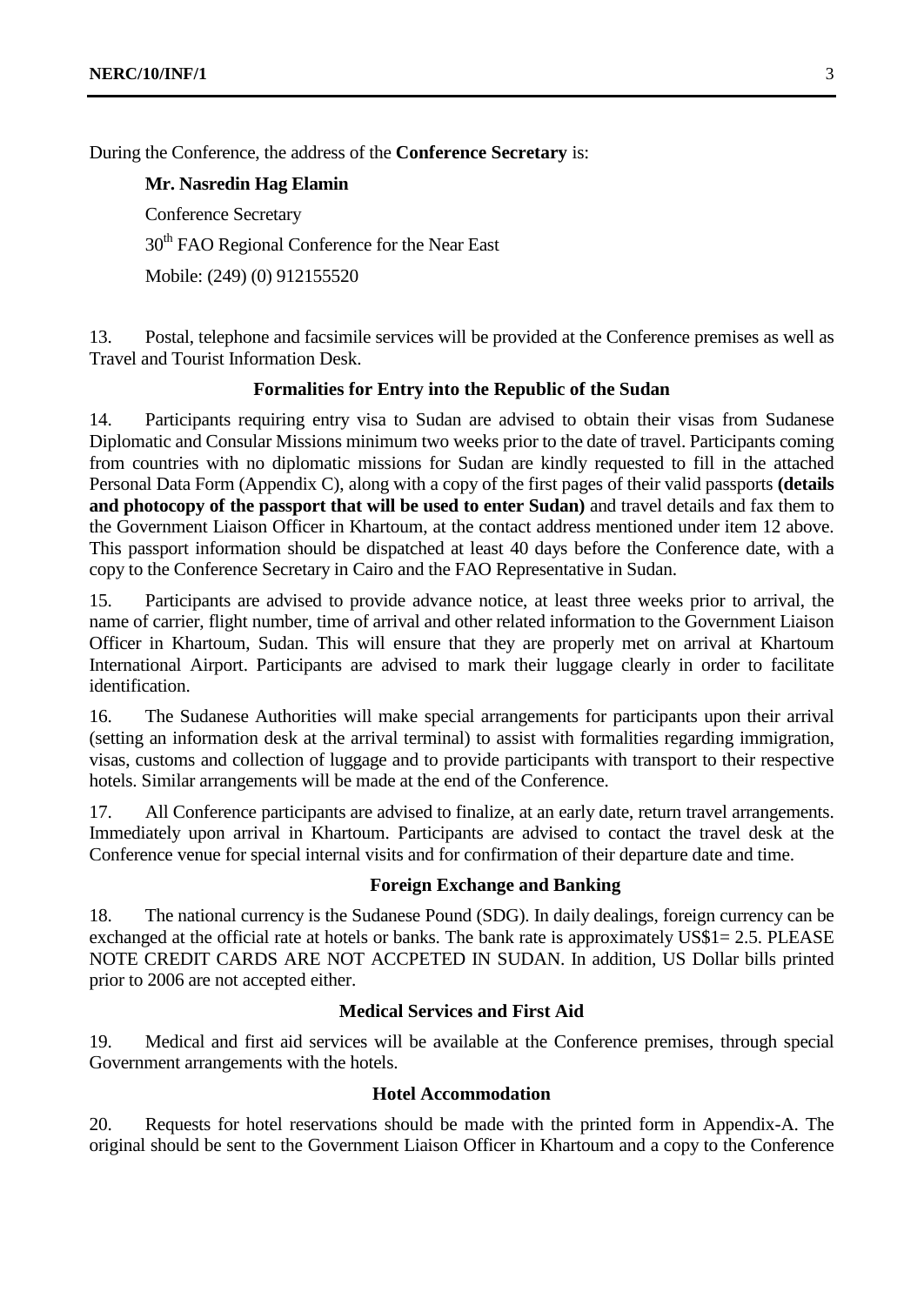Secretary in Cairo and the FAO Representative in Sudan (see paragraph 12 above), as soon as possible and not later than 10 November 2010.

21. Accommodation will be available for participants and their families at the hotels listed in Appendix-B.

22. At check-in, and as customary, the hotel will require guests to make cash payment for onenight in US Dollars.

#### **Registration**

23. All delegates and observers are requested to register, soon after arrival, at the Conference site, so that they can be provided with IDs. Each participant is requested to provide the registration team with one passport-size photograph. The registration desk will be open on 3 December from 10:00 to18:00 and on 4 December from 08:30. The Conference Secretariat will issue a Provisional List of Participants on the first day of the Conference. The Secretariat should be notified of any corrections or additions to this list. Only registered participants will be issued special badges, which will permit them to enter the Conference meeting halls.

#### **Weather**

24. During the month of December, the temperature varies from about 22°C to 35°C

#### **Dress Code**

25. Dress code inside hotel is smart casual.

#### **Electricity**

26. The voltage in Khartoum is 220 volts AC. Plugs used are BS 1363 (British Style Plugs).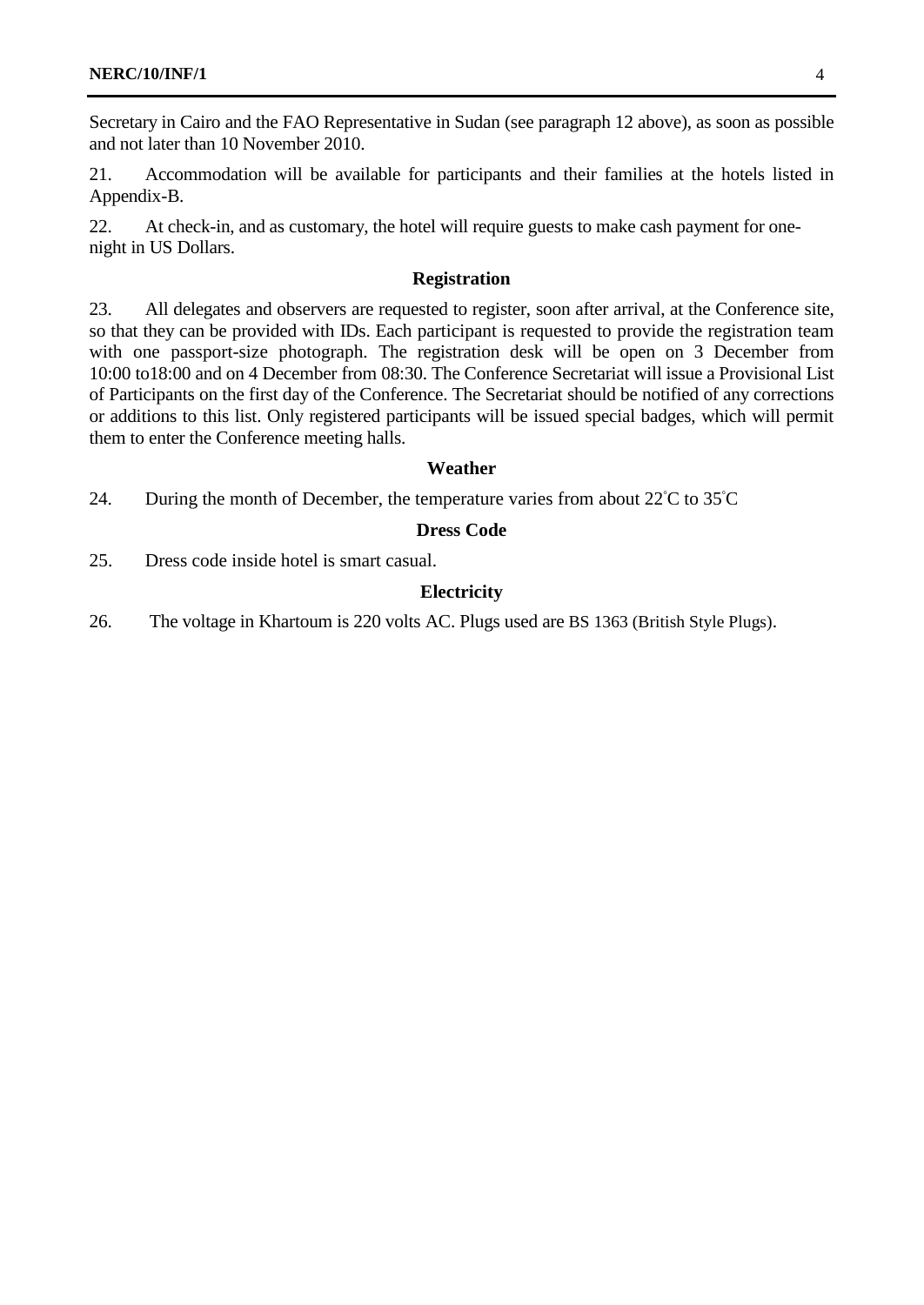#### **APPENDIX A**

#### HOTEL RESERVATION AND NOTIFICATION OF ARRIVAL FORM

# (PLEASE COMPLETE AND SEND A COPY TO THE TWO FAX NUMBERS INDICATED BELOW: **(20) 2 3749-5981 and (+249) 183 776404**

| Family name (capital)                                                                           | First name | Middle name |
|-------------------------------------------------------------------------------------------------|------------|-------------|
| 2. Country/Organization: 2008. Example 2. Country/Organization:                                 |            |             |
|                                                                                                 |            |             |
|                                                                                                 |            |             |
| 5. Attending as: $\Box$ Head of Delegation $\Box$ Delegate $\Box$ Observer $\Box$ Secretariat   |            |             |
| 6. Accompanied by spouse: $\square$ Yes $\square$ No                                            |            |             |
| Name of spouse:                                                                                 |            |             |
| 7. Dates of anticipated stay in Sudan : From ____________ to ___________________                |            |             |
|                                                                                                 |            |             |
| Airline: Flight No.: Coming from (city):                                                        |            |             |
| 9. Departure information: Date: ______________________Hour: ____________________                |            |             |
|                                                                                                 |            |             |
| 10. Hotel accommodation desired: $\Box$ Single $\Box$ Double $\Box$ Suite $\Box$ Superior Suite |            |             |
|                                                                                                 |            |             |
| (See Appendix B for the list of hotels)                                                         |            |             |
|                                                                                                 |            |             |

For each participant, please complete the above form and fax one copy to each of the two contact addresses mentioned under item 12 above: a) The Government Liaison Officer, Ms Abla Malik (Fax: +249 183 776404; e-mail: [abla.moa.sd@gmail.com](mailto:abla.moa.sd@gmail.com)) and b) the Conference Secretary, Mr. Nasredin H. Elamin, (Fax: (202) 3749-5981; e-mail[: NERC30@fao.org\)](mailto:NERC30@fao.org).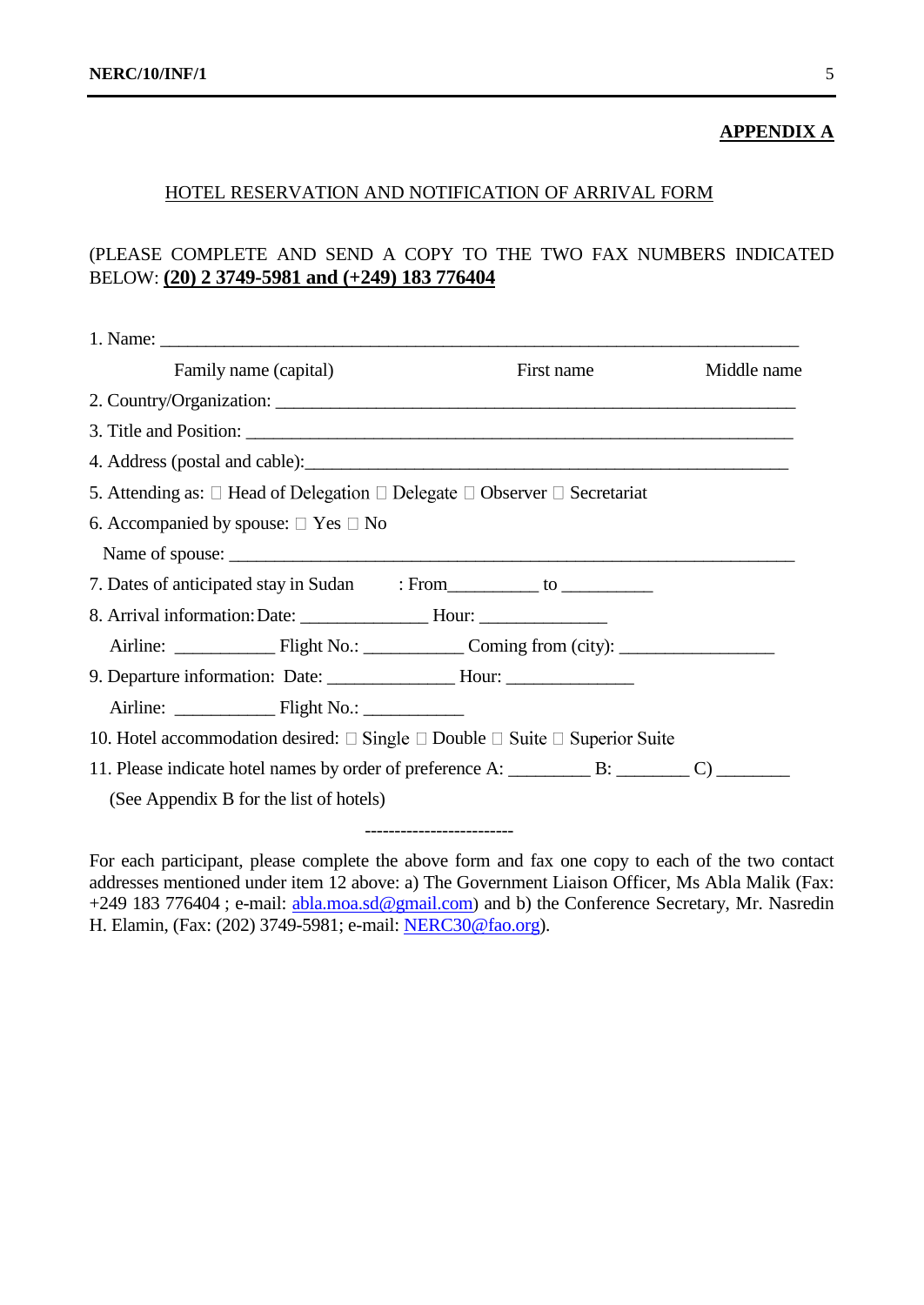# **APPENDIX B**

# **LIST OF HOTELS**

| <b>Name</b>                                           | <b>Distance to</b><br><b>Conference</b><br>venue |                             |                      | <b>Room Rate</b><br>US\$ |                                    | <b>Included in</b><br><b>Prices</b>       |
|-------------------------------------------------------|--------------------------------------------------|-----------------------------|----------------------|--------------------------|------------------------------------|-------------------------------------------|
| Burj Al-Fatih Hotel<br>a/<br>$(5 \text{ Stars})$      | 500 <sub>m</sub> to<br>Friendship Hall           | Deluxe<br>Room<br>$$160$ a' |                      |                          | Executive<br>suite<br>\$390 $a$    | <b>Breakfast</b>                          |
| <b>Khartoum Plaza</b><br>Hotel<br>$(4 \text{ stars})$ | 15 minute drive to<br>Friendship Hall            | Small<br>single<br>\$75     | Large single<br>\$80 | Standard<br>\$90         | Luxury<br>Suite<br>3 Beds<br>\$160 | <b>Breakfast</b><br><b>VAT</b><br>Service |
| Al-Faisal Hotel<br>$(3 \text{ Stars})$                | 15 minute drive to<br>Friendship Hall            | Single<br>Room<br>\$50      |                      |                          |                                    | <b>Breakfast</b><br><b>VAT</b><br>Service |
| Coral Hotel<br>$(5 \text{ Stars})$                    | $750m$ to<br>Friendship Hall                     | Single<br>Room<br>\$150     |                      |                          |                                    | <b>Breakfast</b>                          |

Notes

- $\frac{a'}{c}$ : Rates quoted above are subject to 15% VAT and 5% Resident fees per room per night.
- Credit Cards are not accepted in Sudan; prior arrangement for settlement of bills is advisable.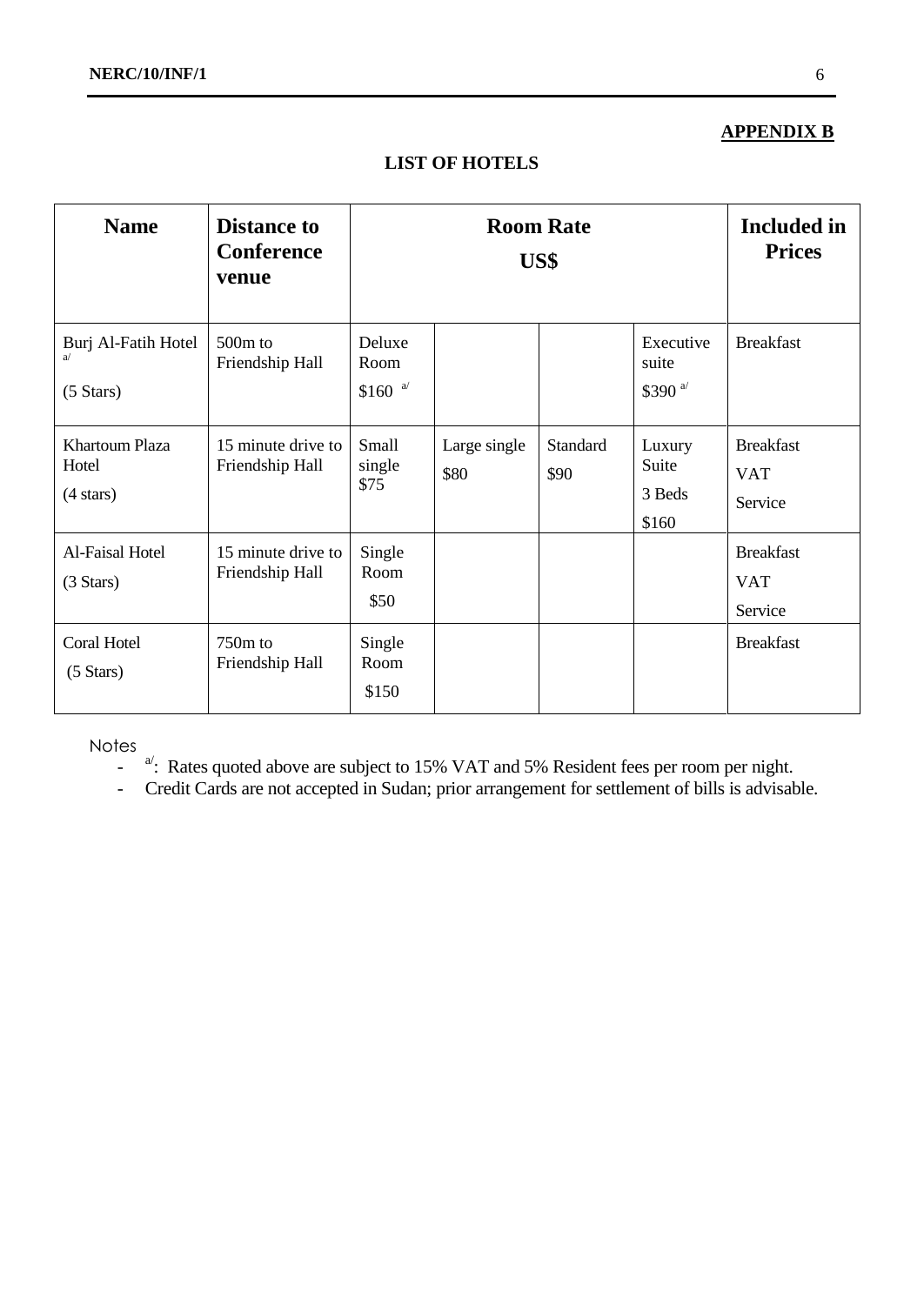#### **APPENDIX C**

# **Passport details required by the Ministry of Foreign Affairs**

**For**

### **Issuing Entry Visas to the Republic of the Sudan**

Note: Please send to Government Liaison Officer Ms Abla Malik (Fax: +249 183 776404; e-mail: [abla.moa.sd@gmail.com](mailto:abla.moa.sd@gmail.com)) and to FAO Secretariat in Cairo, Egypt (Fax: 202 3749-5981; e-mail: [NERC30@fao.org\)](mailto:NERC30@fao.org).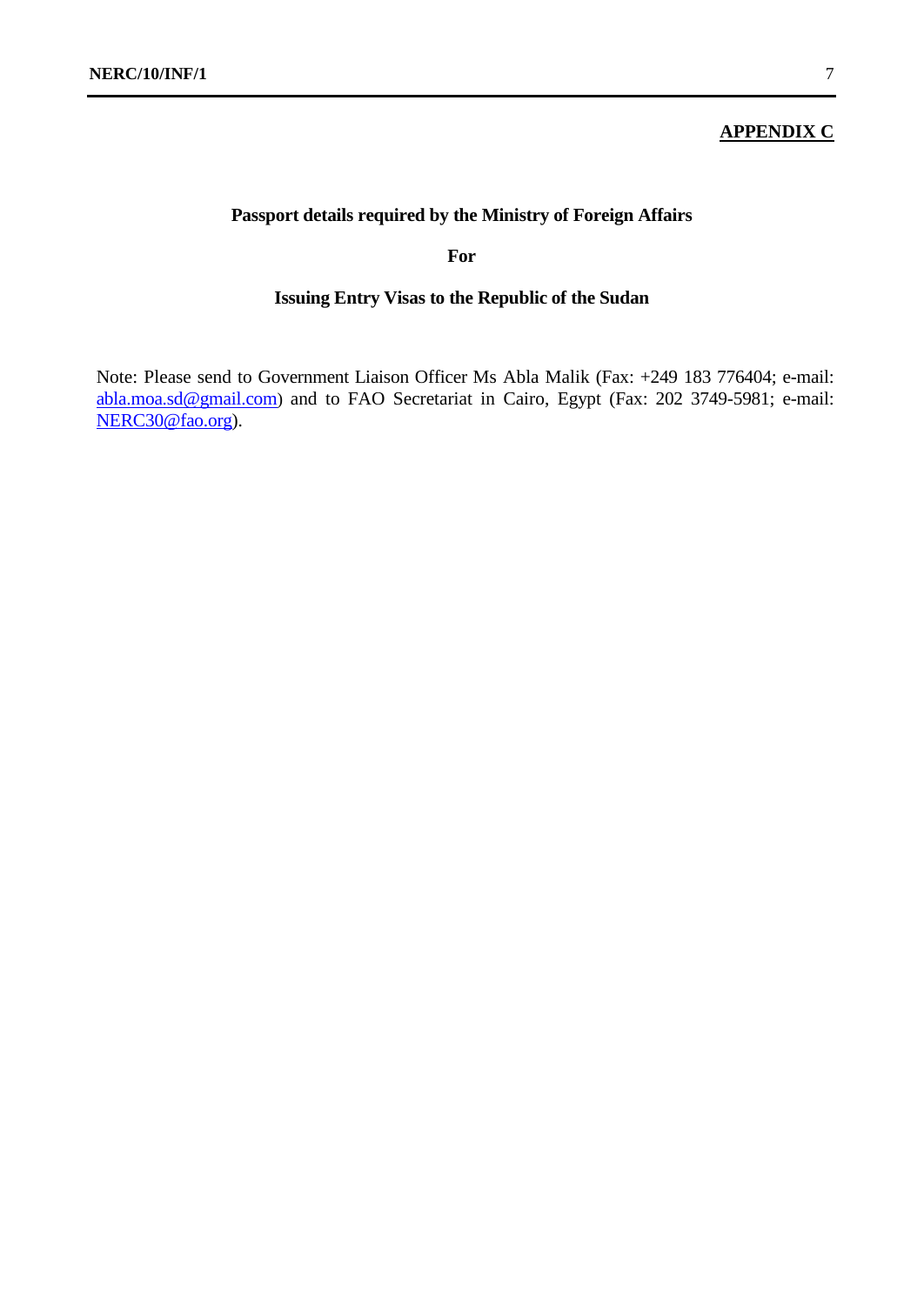| Form No. 7<br><b>Ministry of Interior</b><br><b>Passport &amp; Immigration</b><br><b>General Administration</b> |                     |                                          | The Republic of The Sudan<br><b>Application For Entry Visa</b> | بسم الله الرحمن الرحيم<br>جمهورية السودان<br>وزارة الدنظية<br>الإدارة العلمة للجوازات والهجرة<br>طلب تأشيرة دخول |                |                                       | استعارة رقم 7<br>طْعَأُ للَّيْنَدِ 17 مِنْ الْائْتَحَةَ       |
|-----------------------------------------------------------------------------------------------------------------|---------------------|------------------------------------------|----------------------------------------------------------------|------------------------------------------------------------------------------------------------------------------|----------------|---------------------------------------|---------------------------------------------------------------|
|                                                                                                                 |                     |                                          |                                                                | أسم الأب والجد                                                                                                   |                |                                       | 1- الإسم (بالكامل) الإسم الأول                                |
| Surname                                                                                                         |                     |                                          |                                                                | <b>Full Name</b>                                                                                                 |                |                                       |                                                               |
|                                                                                                                 |                     |                                          | أسم الأم                                                       |                                                                                                                  |                |                                       | 2- البيانات الشخصية: الجنسية                                  |
| <b>Personal Details: Nationality</b>                                                                            |                     |                                          | Religion                                                       |                                                                                                                  | Mother's Name  |                                       |                                                               |
|                                                                                                                 | المنة               |                                          | الشهر                                                          | اليوم                                                                                                            |                |                                       | 3- مكان وتاريخ الميائد                                        |
| Place and date of birth                                                                                         |                     |                                          | Day                                                            | Month                                                                                                            |                | year                                  |                                                               |
| Female                                                                                                          | أقلى                | Male<br>تکر                              | <b>Sex</b>                                                     | النوع                                                                                                            |                |                                       | 4- المبنة<br>Profession                                       |
|                                                                                                                 |                     |                                          | العثوان<br>الدائم<br>Home<br><b>Address</b>                    |                                                                                                                  |                |                                       |                                                               |
|                                                                                                                 |                     | بريد إليكثروني<br>E-Mail                 |                                                                | فاكس<br>Fax                                                                                                      |                |                                       | ماتف<br>Tel                                                   |
| أخرى<br>Other                                                                                                   |                     | وثيقة اضطرارية<br><b>Travel Document</b> |                                                                | جواز دبلوماسي<br><b>Diplomatic Passport</b>                                                                      |                | جواز عادى<br><b>National Passport</b> | بيقات وثيقة السفر :<br>نوع الوثيقة<br><b>Type of Document</b> |
|                                                                                                                 |                     |                                          | مكان الإصدار<br><b>Place of Issue</b>                          |                                                                                                                  |                |                                       | الزقع<br>No.                                                  |
| البثة<br>Year                                                                                                   | الشهر<br>Month      | اليوم<br>Day                             | تاريخ الانتهاء<br>Date of Expiry                               | المنة<br>Year                                                                                                    | الشهر<br>Month | اليوم<br>Day                          | تاريخ الإصدار<br>Date of Issue                                |
|                                                                                                                 |                     | مرافقون (دون السلاسة عشرة) بالوثيقة      | Names of persons Accompanying the Applicant (under 16 years)   |                                                                                                                  |                |                                       |                                                               |
|                                                                                                                 | القوع<br><b>Sex</b> |                                          | تاريخ الميلاد<br>Date of Birth                                 | المنلة<br>Relation                                                                                               |                | الأمم<br>Name                         |                                                               |
| أنشى Female                                                                                                     |                     | نکر Male                                 |                                                                |                                                                                                                  |                |                                       |                                                               |

|             | Sex |          | Date of Birth | Relation | Name |
|-------------|-----|----------|---------------|----------|------|
| أنٹی Female |     | نکر Male |               |          |      |
|             |     |          |               |          |      |
|             |     |          |               |          |      |
|             |     |          |               |          |      |
|             |     |          |               |          |      |